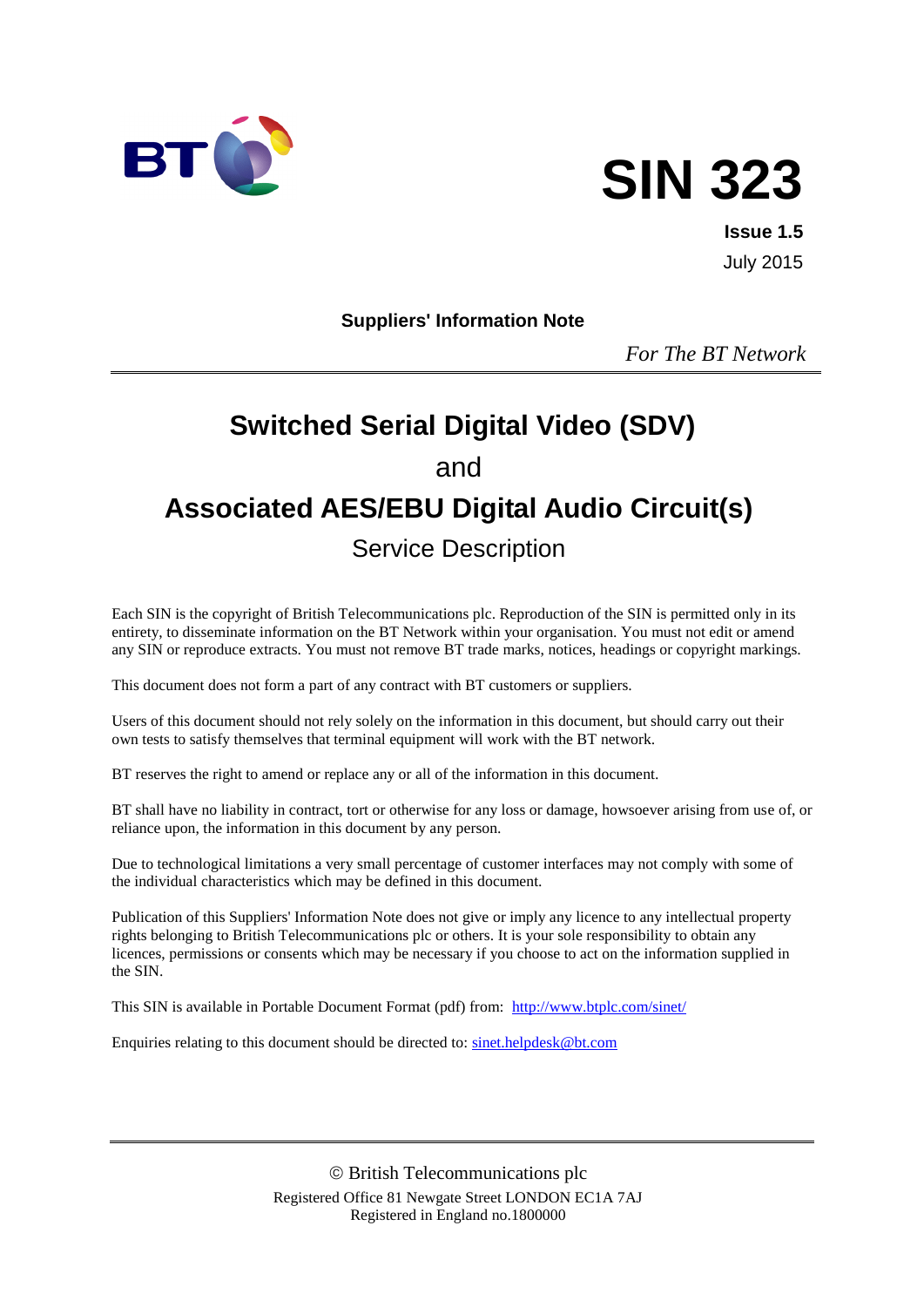## **CONTENTS**

| $\mathbf{2}$   |  |
|----------------|--|
| $3^{\circ}$    |  |
|                |  |
|                |  |
|                |  |
| $7^{\circ}$    |  |
| 8 <sub>1</sub> |  |
| 9 <sup>1</sup> |  |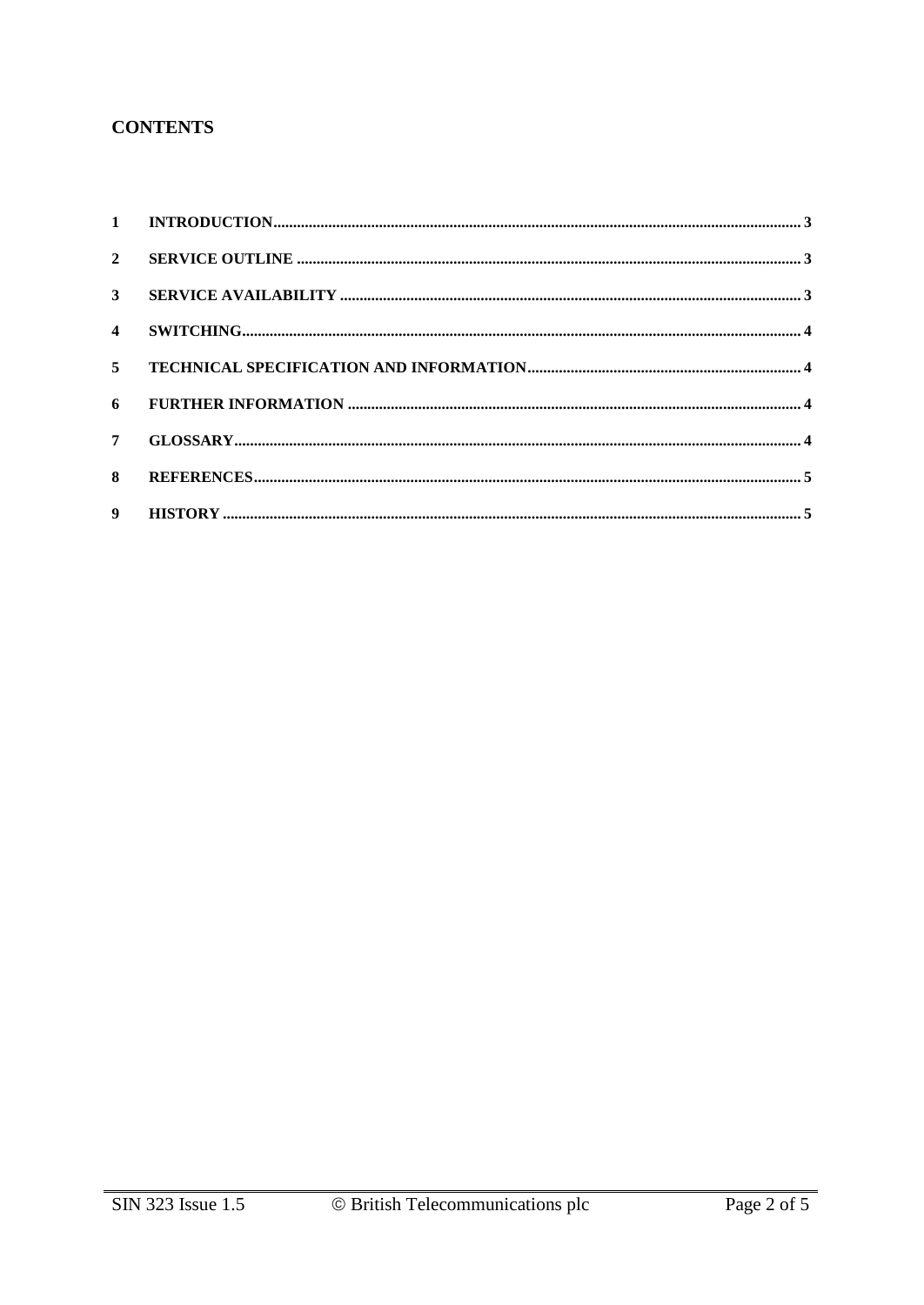# **1 Introduction**

This Suppliers Information Note (SIN) describes the BT switched Serial Digital Video service.

The switched Serial Digital Video product is implemented using the point to point service as described in SIN 320<sup>[1]</sup>. Please refer to SIN 320 Serial Digital Video (SDV) and Associated AES/EBU Digital Audio Circuit(s) for information regarding the interface for this service.

# **2 Service outline**

The BT Switched Serial Digital Video (SDV) service provides the transport of Serial Digital Component Video (SDCV) at 270 Mbit/s and generally<sup>i</sup> conforms with ITU-R Recommendations BT.601<sup>[2]</sup> and 656<sup>[3]</sup>.

*Studio equipment based on the component ITU-R BT.601 signal standard offers an increase in quality compared with analogue composite PAL systems. These systems are becoming the norm across a spectrum of users from post production to distribution for digital satellite and digital terrestrial. The BT Serial Digital Video, 140 Mbit/s service, therefore provides an increase in quality over the analogue composite PAL service. BT Serial Digital Video allows the transfer between broadcasters and their facility houses of video material in the digital studio format, preserving the quality.*

An SDV vision circuit has up to two nominal 20 kHz stereo circuits associated with it, each of which provides a single 20 kHz AES/EBUii stereo audio interface (this service may be analogue/digitally presented at either or both ends). The provision of Multiple Analogue Stereo Sound circuits in association with SDV circuits is not available.

The switching service provides switching at 140 Mbit/s for those SDV customers who wish to connect with other SDV customers who have circuits accessible from the 140 Mbit/s switcher.

## **3 Service availability**

Switched Serial Digital Video (SDV) is no longer available for new supply.

Switched Serial Digital Video (SDV) Circuits were available on a point to switch basis within the UK. This product was available either as a new provision or as a migration from existing Analogue Presented PAL Vision Circuits with associated Sound Circuits.

The switched version was available to originate or terminate on existing 140 Mbit/s digital switches; vision and sound are always switched together.

The switched service was subject to availability.

ii As note above

-

 $\mu$ <sup>i</sup> Due to the need for compression to package the audio and video within the telecommunications channel there are some limitations of use. Please consult BT Broadcast Services to discuss the suitability for specific applications.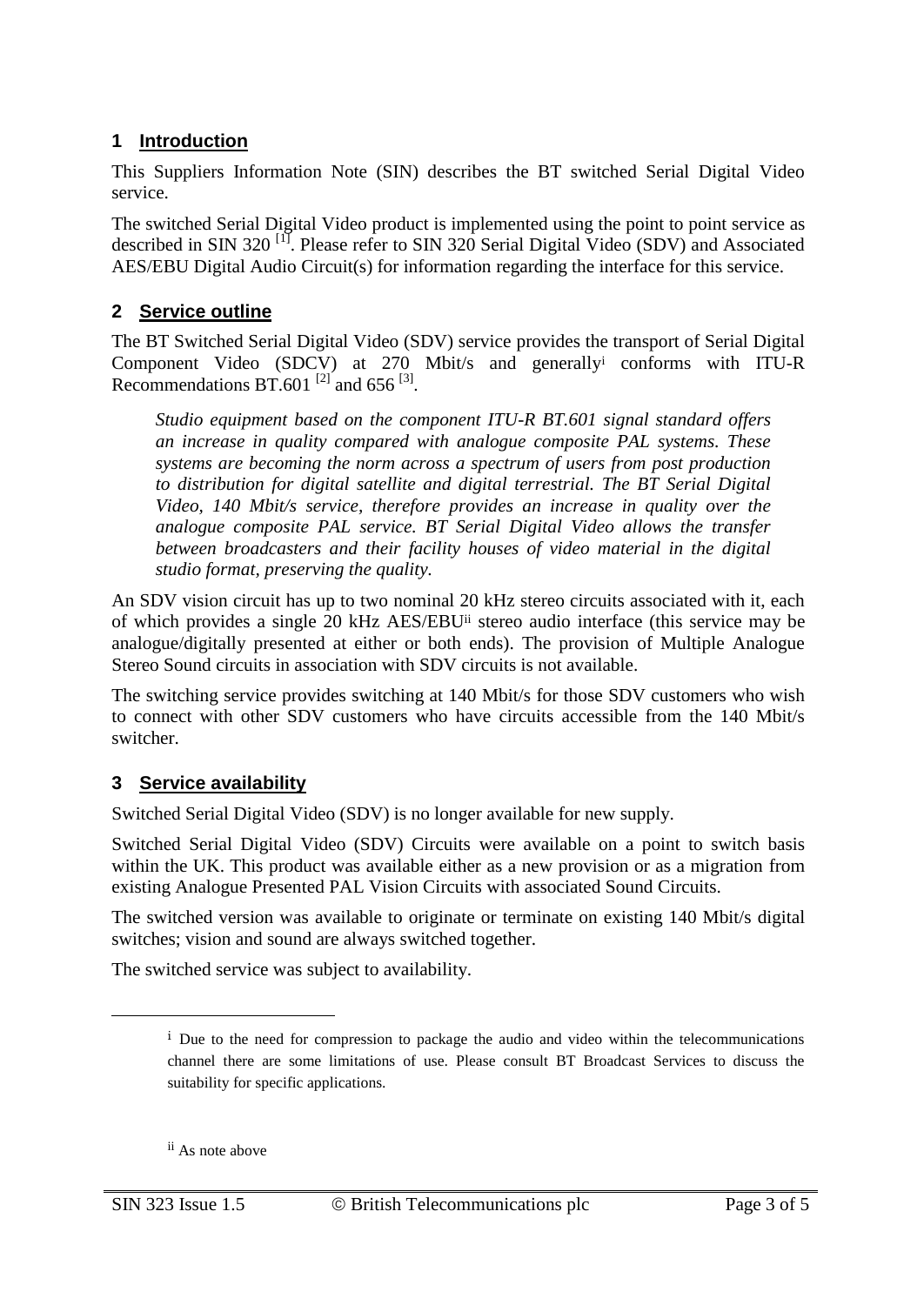# **4 Switching**

Switching of circuits is achieved by making bookings with the "Switching Booking Service" who are contactable on 0800 672855.

It is necessary to have the permission of the renter of circuit(s) prior to connecting circuits together. Providing these permissions are in place to connect to the desired circuits, the Switching Booking Service can provide the desired connections.

Details regarding the permissions and timeliness of the switching are available from either the Marketing Team on 00800 28 27 28 27, or "Switching Booking Service" on 0800 672855.

#### **5 Technical specification and Information**

The switched Serial Digital Video product has the same customer interface as described in SIN 320 which describes the point to point service.

Please refer to SIN 320 Serial Digital Video (SDV) and Associated AES/EBU Digital Audio Circuit(s) for technical information of this service interface.

#### **6 Further information**

For further information please go to: <http://www.mediaandbroadcast.bt.com/contact-us/>

If you have enquiries relating to this document then please email: [sinet.helpdesk@bt.com](mailto:sinet.helpdesk@bt.com)

## **7 Glossary**

| <b>AES</b>                                                                                       | Audio Engineering Society                                          |  |  |  |
|--------------------------------------------------------------------------------------------------|--------------------------------------------------------------------|--|--|--|
| <b>CCIR</b>                                                                                      | International Consultative Committee for Radio. Now known as ITU-R |  |  |  |
| <b>EBU</b>                                                                                       | European Broadcasting Union                                        |  |  |  |
| <b>ITU-R</b><br>International Telecommunications Union - Radio standardisation section (formerly |                                                                    |  |  |  |
|                                                                                                  | CCIR)                                                              |  |  |  |
| PAL                                                                                              | Phase Alternate Line                                               |  |  |  |
| <b>SIN</b>                                                                                       | Suppliers' Information Note                                        |  |  |  |